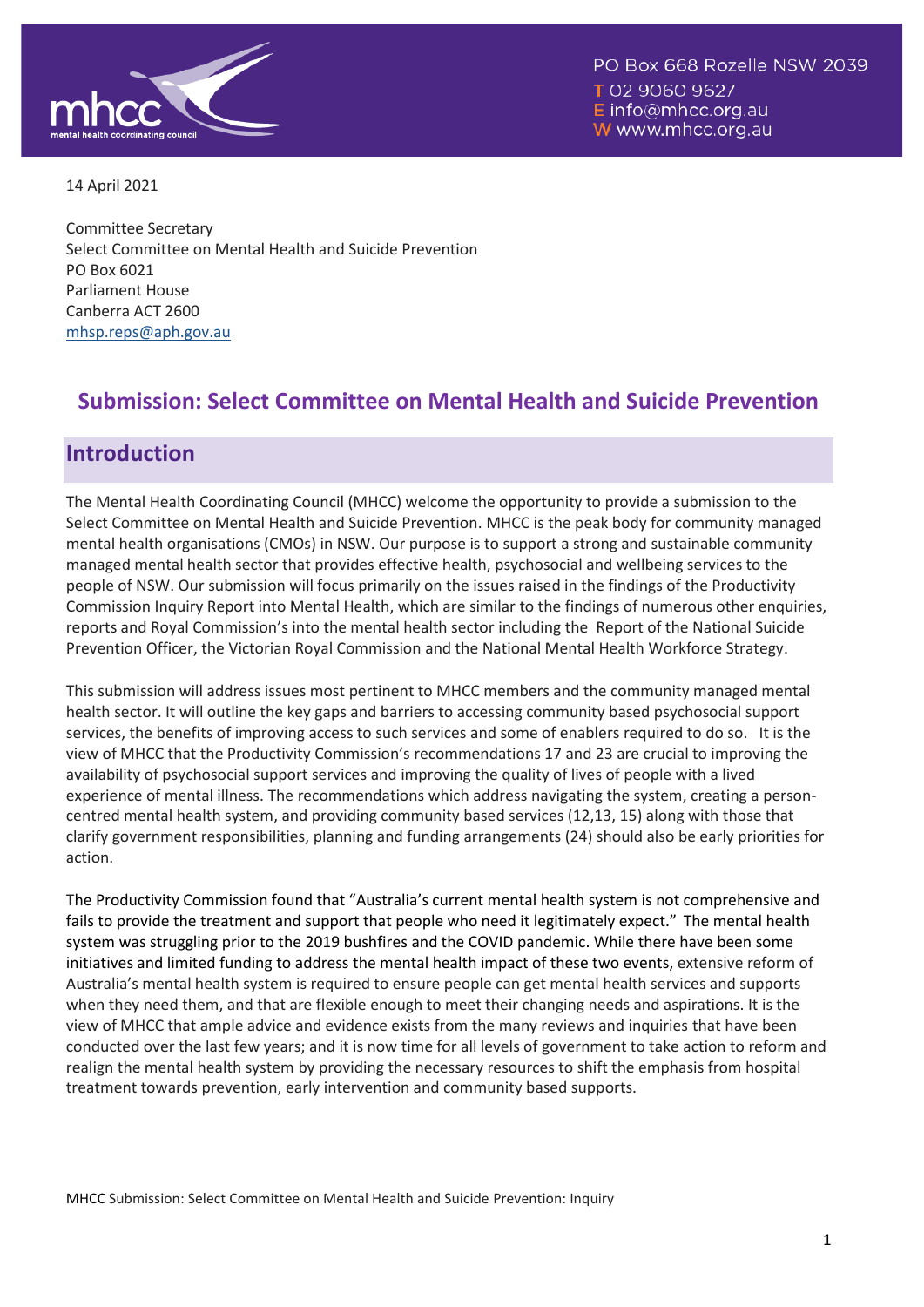### **Key Gaps and Barriers**

Access to support services should be available to people living with mental health conditions without a crisis occurring before assistance is available. There have been many inquiries into how to improve the mental health service system and while there have been some resulting changes, too many people still fall through service delivery gaps. Many people remain unable to get the support they need and find the mental health system confusing and hard to navigate.

The Productivity Commission Inquiry was established to investigate these very issues and is one of the most comprehensive inquiries of the mental health system ever undertaken. Many stakeholders, including MHCC, invested considerable time and energy making submissions and participating in the inquiry process. There is great expectation that the final report from the Productivity Commission's inquiry into mental health will result in real and lasting reform.

MHCC agree with the Productivity Commission that reform of Australia's mental health system means addressing the key gaps and barriers that lead to poor psychosocial outcomes and that support and enhance economic participation and growth. It is possible for people with mental health conditions to live well in the community when they have the right mix of medical, psychosocial rehabilitation and support services. It is critical that people be provided with the right services at the right time. In particular, people cycling in and out of hospital at great personal cost as well as a cost to taxpayers, should be addressed. Emergency departments should not be the primary entry point for people needing mental health support. More community-based alternatives must be developed and hospital discharge into unsuitable housing arrangements or homelessness should be avoided.

Community treatment and supports should be expanded for people who do not require hospital care but do require more care and support than can possibly be provided by a GP - the group that has been described as the "missing middle". Seamless care between hospital and community services for people recovering from a suicide attempt should be a priority, as should reducing the life expectancy gap for people experiencing severe mental and physical illness.

Spending on psychosocial support services delivered in the community by the non-government sector is still far too low and there is a demonstrable imbalance in the mental health system with more resources spent on acute care in hospital settings than on community-based services. The Productivity Commission's recent Report on Government Services (ROGS) shows that nationally only 12.7% of the total mental health budget is spent on psychosocial and rehabilitation services provided by community managed services.<sup>1</sup> Utilising the National Mental Health Services Planning Framework, the Productivity Commission estimates that nationally 154,000 people will still be missing out on crucial psychosocial support services at full implementation of the NDIS.<sup>2</sup> The estimate of people who are missing out on psychosocial support services in NSW would therefore be approximately 46,000 simply based on the size of the NSW population.

MHCC urge the Parliamentary Committee to support the Productivity Commissions recommendation 17 to improve the availability of psychosocial supports.

*See endnote for Rec 17 from PC Report<sup>i</sup>*

<sup>1</sup> Productivity Commission Report on Government Services: Mental Health, 2021.

<sup>2</sup> Productivity Commission, Mental Health, Inquiry Report, Volume 3, p. 862.

MHCC Submission: Select Committee on Mental Health and Suicide Prevention: Inquiry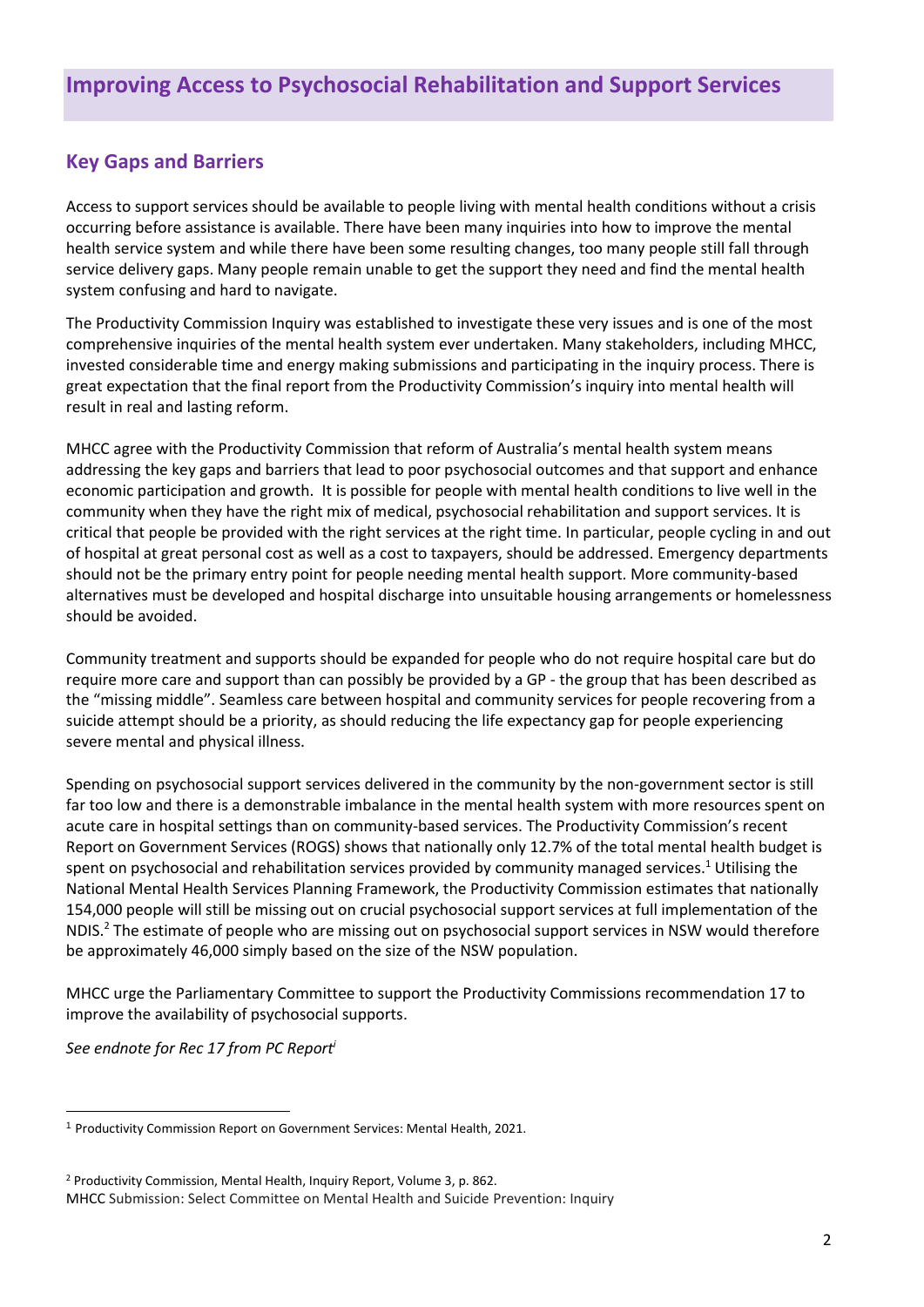# **What are Psychosocial Rehabilitation and Support Services?**

Psychosocial rehabilitation and support services are designed to target the specific difficulties that arise when people have a severe and enduring mental health condition. People are supported to manage self-care, improve their social and relationship skills, and achieve an improved quality of life in relation to physical health, social inclusion, secure accommodation, education, and employment.

Psychosocial rehabilitation services and supports are collaborative, person directed, and individualised, and an essential element of the human services spectrum. They focus on helping individuals develop skills and access resources to increase their capacity to be successful and satisfied in the living, working, learning and social environments of their choice and include a wide continuum of services and supports.<sup>3</sup>

These services play a vital role in maximising recovery for people living with enduring mental health conditions. They promote personal recovery, successful community integration and an improved quality of life for people and their families. They also embody the values and principles of a trauma-informed recoveryoriented culture and practice approach.

In NSW psychosocial rehabilitation and support services are largely provided by community-managed organisations (CMOs). Core support activities include accommodation and outreach, employment and education, leisure, and recreation activities, as well as family and carer support, self-help and peer support services, helplines, counselling, rehabilitation and clinical care, online programs as well as promotion, information, and advocacy.

It is important to note that CMOs are not a service system as such but a collection of individually funded organisations. Some CMOs provide commissioned services and programs through PHNs whilst others provide a range of services and/or individual packages funded by state or Commonwealth agencies.<sup>4</sup>

# **The Benefits of Psychosocial Support**

It is generally accepted by policy makers and practitioners alike that mental health services are optimally delivered in community settings addressing more than just the symptoms of illness. Evidence clearly demonstrates that people accessing psychosocial rehabilitation and support programs and services stay well for longer; have more chance of completing their educational goals; as well as gaining and sustaining employment and experiencing social participation and achieving a 'contributing life'. This greatly impacts on both admission and readmission rates to hospital thus reducing the need for more acute services in mental health facilities.

Evaluation of the NSW Government funded program the Housing Accommodation Support Initiative (HASI) (see text box, p.4) provides evidence of the effectiveness of these programs in keeping people well in the community and improving quality of life. Findings from an evaluation conducted by the University of New South Wales in 2012<sup>5</sup> demonstrated that HASI has provided significant benefits for those who have received support from the program as well as the broader NSW community.

This evaluation demonstrated a 24% reduction in mental-health related hospital admissions following HASI supports; a 51% reduction in emergency department presentations following two years of participation and an estimated \$30 million in savings each year (in 09-10 dollars) compared to an allocated budget of \$118 million for 4 years from 2006 to 2010. The beauty of these initiatives is that they support people to maintain stable housing that people can call home. This security really helps people remain well in the community, by

<sup>&</sup>lt;sup>3</sup> MHCC Submission to Productivity Commission, January 2020, p.5.

<sup>4</sup> Ibid.

<sup>5</sup> Bruce, J, McDermott, S., Ramia, I., Bullen, J. and Fisher, K.R. 2012, *Evaluation of the Housing and Accommodation Support Initiative (HASI) Final Report,* for NSW Health and Housing NSW, Social Policy Research Centre Report, Sydney.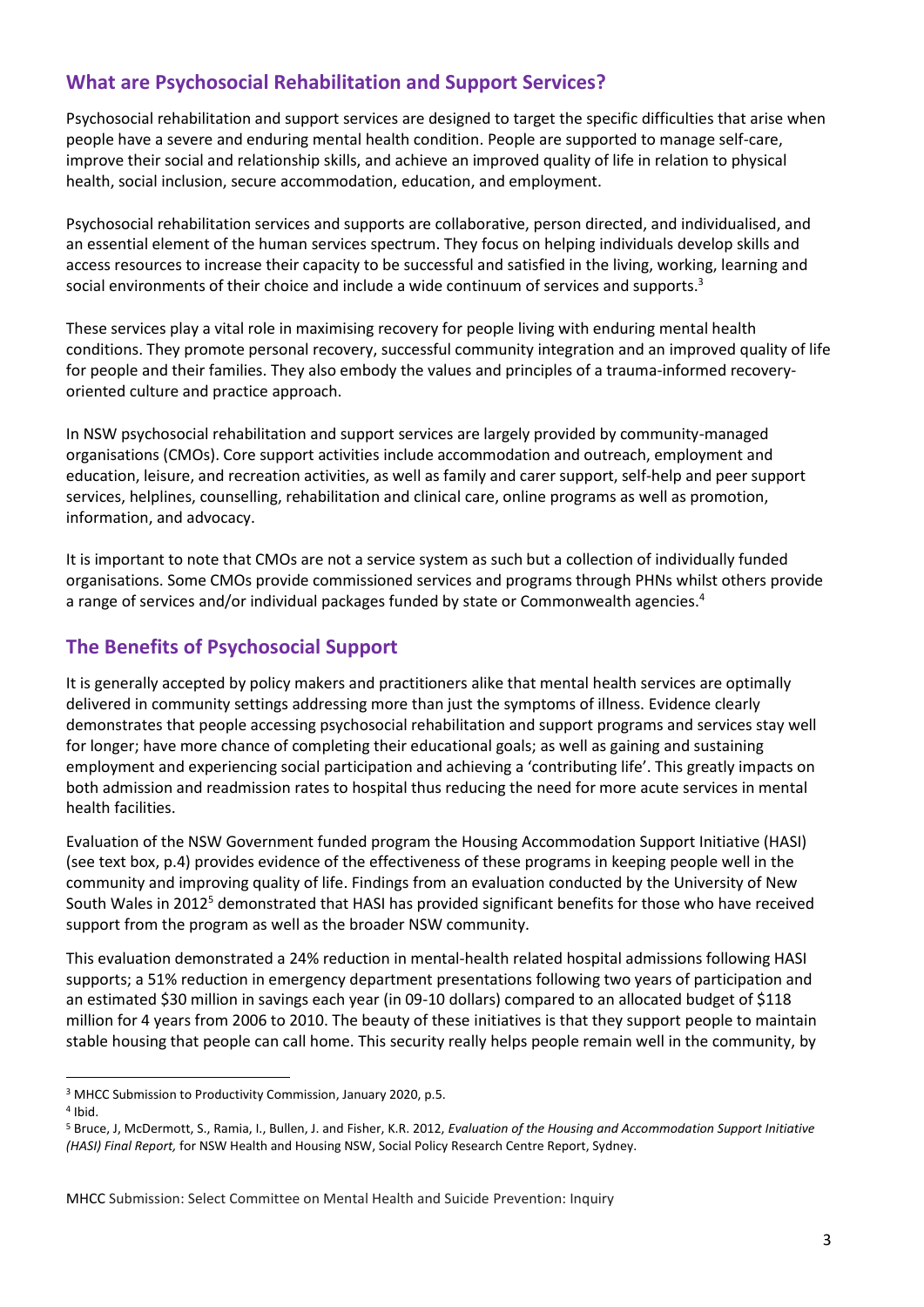providing a level of support that can be altered according to need which may fluctuate over time. Despite the success of these types of programs, Australia remains under underinvested in them, which is why implementation of recommendation 17 is critical. Not only will it mean a better quality of life for people living with mental health conditions, it will have positive flow on effects to other parts of the health and human service system.

#### **What is HASI?**

Housing and Accommodation Support Initiative (HASI) & Community Living Support (CLS) services help people to achieve their own unique goals. The types of support people receive depends on their individual needs and what they want to achieve. People in the program often get help with: daily living skills like shopping, looking after finances, cooking or catching public transport; remembering appointments, medications and other treatments; meeting people in the local community and participating in social, leisure or sporting activities; learning new skills; accessing education or help to get a job; moving from a hospital or a prison back to home; accessing other supports like alcohol and other drug services and the National Disability Insurance Scheme (NDIS). The level of support is flexible. Some people might need only a few hours of support a week while some HASI consumers might get more than 5 hours support a day.

HASI providers and mental health services work closely with the NSW Department Communities and Justice, Housing, (previously FACS) because many HASI participants live in social housing. However, a person is not automatically eligible for public or community housing just because they are a HASI participant. The normal application process and eligibility criteria for social housing apply. CLS is a more recent addition to the service program.

# **Reform Enablers**

#### **Funding Arrangements**

To rebalance and reorient the mental health system to improve the lives of those missing out on services will be challenging and both funding reform along with increased funding will be required. The current funding arrangements for community managed mental health organisations can lead to significant costs arising from reporting, compliance, and data collection and the impacts of uncertain and tenuous contracts on service provision, recruitment and consumer and staff wellbeing are clear. MHCC encourages the Parliamentary Committee to support the Productivity Commission's recommendation for minimum five-year contracts with non-government service providers, with clear and early renewal advice.

A five-year contract provides relative certainty for staffing and investment decisions. It allows for business risk to be managed with minimal impact on consumer care and provides for greater stability in consumer/provider relationships. Importantly it also reduces the need for government staff to engage in expensive tendering processes. All these outcomes lead to a better investment return for government. Achieving the balance between the competition associated with contracting and the collaboration required for service development is a major challenge for funders. Providing an option to renew the contract without further open competition can further enhance these benefits. This would need to be based on having met the contract conditions and activity levels, having maintained all necessary accreditations, and having demonstrated appropriate corporate governance. It would assist services to have a presumption of renewal in the absence of performance issues.

Action should also be taken to reduce the reporting burden for providers who receive funding from multiple PHNs, often for the same program.

While these changes would make the existing funding work more efficiently, the Productivity Commission has identified that governments need to increase overall funding. The Productivity Commission estimate that expanding the provision of psychosocial support to the 154 000 people presently missing out could cost approximately \$610m. A National Mental Health and Suicide Prevention Agreement will be essential to

MHCC Submission: Select Committee on Mental Health and Suicide Prevention: Inquiry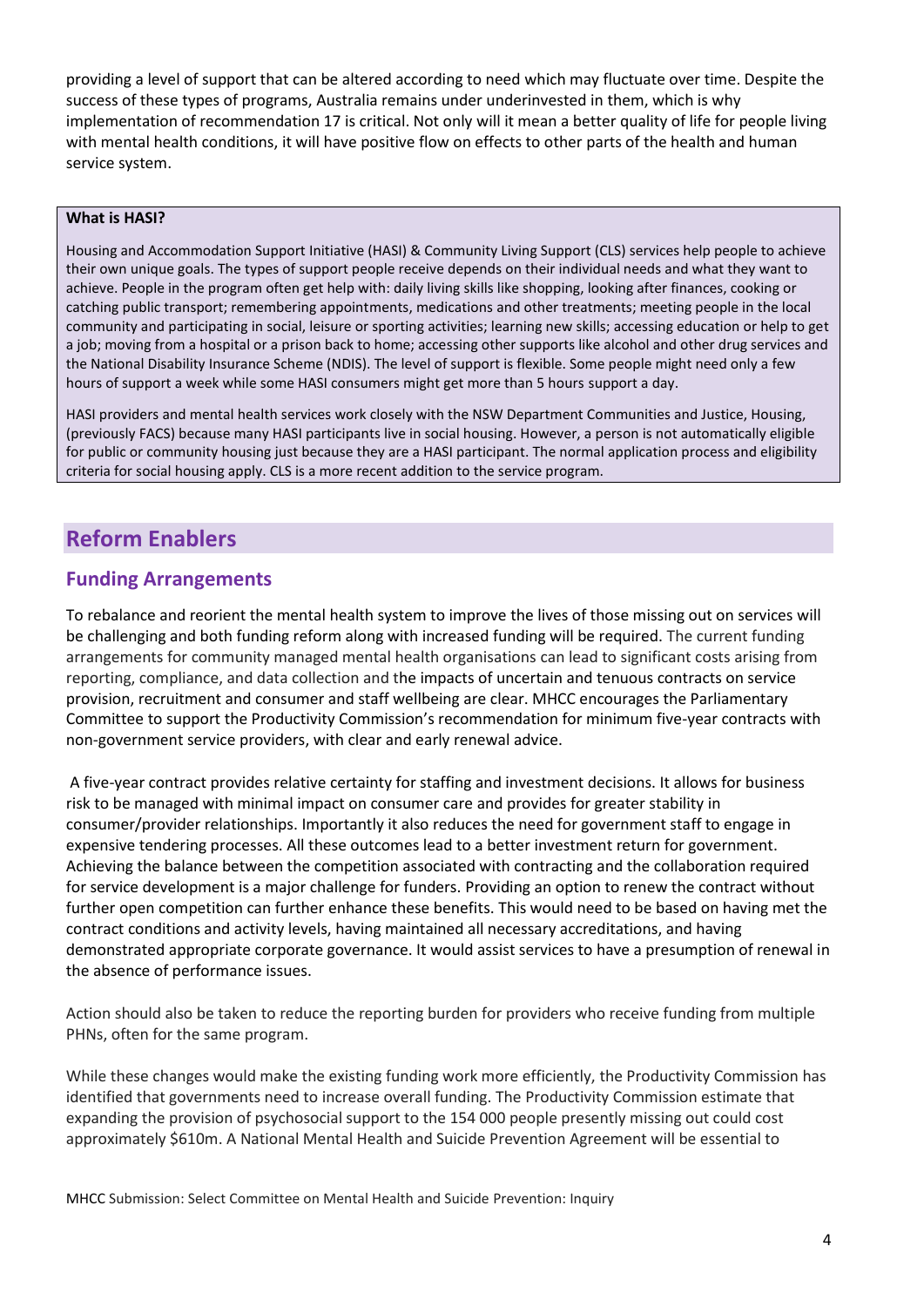specify additional mental health and psychosocial support funding contributions by each level of Government and provide a mechanism to monitor implementation.

The Australian Government should support State and Territory governments to increase the quantum of funding allocated to psychosocial supports for at least a conservative estimate of the number of people who need such supports. This can occur concurrently whilst seeking to establish a more reliable estimate of the shortfall across Australia (and in each region and jurisdiction).

# **Regional Planning for Psychosocial Support Services**

For psychosocial support services to have the greatest impact in improving lives, there must be a public mental health service system in place that provides holistic services that are sufficiently resourced, integrated and work collaboratively. Regional planning involving a collaborative approach between CMO's, PHNs and LHD should be undertaken to estimate the gaps in psychosocial support services in individual geographical catchments.

Effective regional planning should be supported by use of the National Mental Health Service Planning Framework (NMHSPF) to assess need and service gaps. The NMHSPF is an invaluable planning tool and is the only known attempt to assess need nationally in Australia, overcoming the historical accountability transfer and counter-transfer between state and federal governments. Over 250 experts contributed to the NMHSPF development over many years, including senior figures with expertise in the delivery of psychosocial support services and academics with published research and data to support the estimates provided. The NMHSPF was recently endorsed by the Commonwealth Government for use by PHNs to estimate mental health service needs and provide data for service planning. The NMHSPF should continue to be refined and updated to support accurate service planning and thereafter estimate funding requirements.

The NMHSPF is a tool designed to estimate global needs in standard populations, but it does not account for regional variations or local complexities. As such, local knowledge is required to translate the outputs of the tool into clear service plans to meet the needs of local populations, that can be implemented and are consistent with the skills available in those populations. Working together CMOs, PHNs and LHDs could quickly calculate the need for local and regional psychosocial support services by type and volume and therefore address the current gap. CMOs must be involved in regional planning structures and have a meaningful role in the governance that supports those structures. Evidence of the inclusive participative process in the development of regional plans should be provided to both the National Mental Health Commission and state/territory based mental health commissions where they exist. The new National Mental Health and Suicide Prevention Agreement should enshrine the role of CMOs in regional service planning.

### **National MH and Suicide Prevention Agreement**

Additional immediate investment is necessary but in the longer-term improved planning and funding governance arrangements, including clarity of accountability for outcomes, is central to better experiences for people with a lived experience of mental illness. The Productivity Commission recommends that: "Mental health planning and funding arrangements should be reformed to remove existing distortions, clarify government responsibilities and support regional decision making."<sup>6</sup>

A key enabler will be the development of a new National Mental Health and Suicide Prevention Agreement (NMHSPA) to clarify responsibilities and funding contributions. Australian, State and Territory health ministers should be responsible for developing the NMHSPA and it should clarify the roles for mental healthcare, psychosocial supports, mental health carer supports and suicide prevention, authorising

<sup>6</sup> Productivity Commission, Mental Health, Inquiry Report, Actions and Recommendation, p.82

MHCC Submission: Select Committee on Mental Health and Suicide Prevention: Inquiry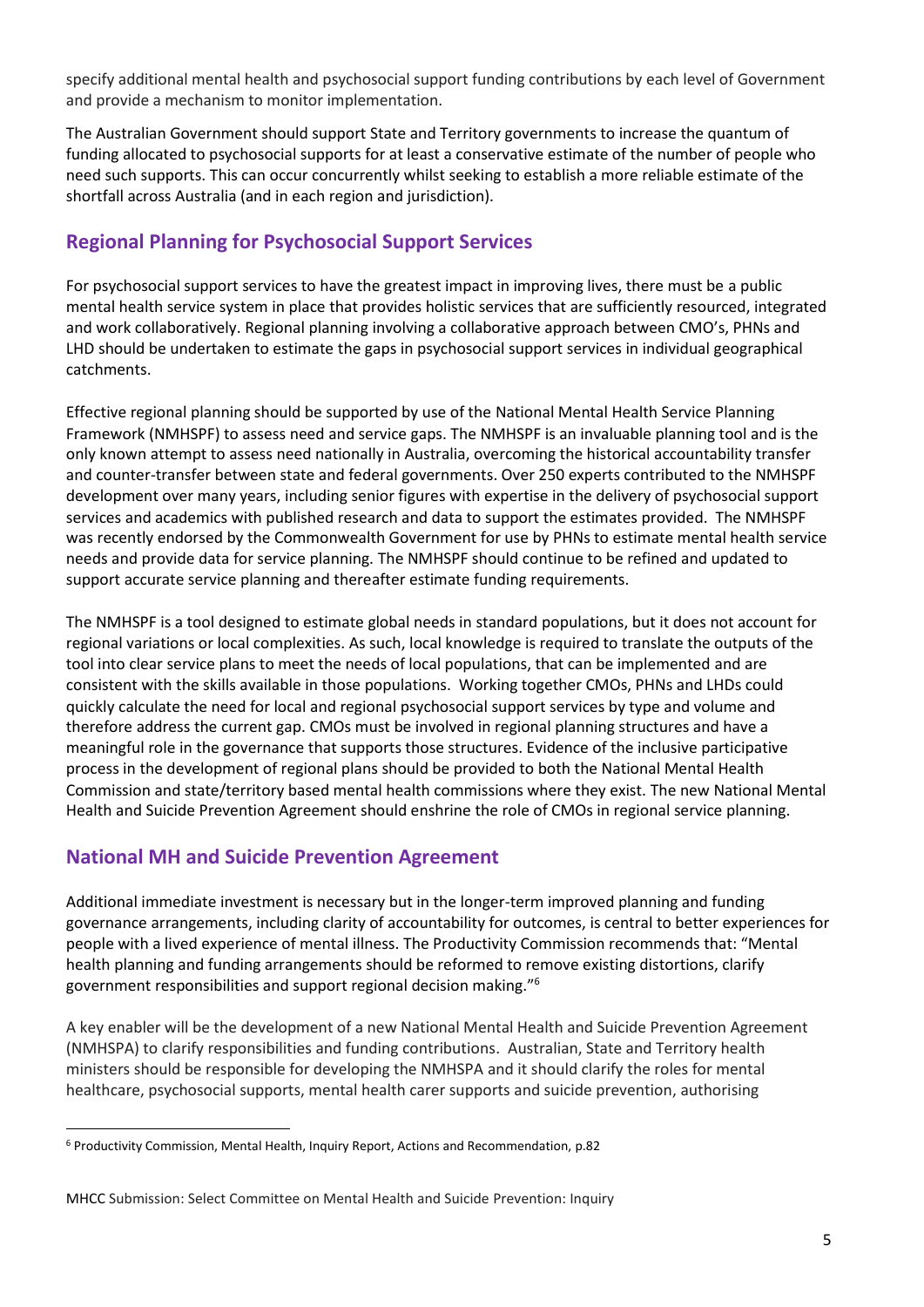Australian Government transfers to State and Territory Governments to support provision of these services, and establishing arrangements for monitoring, reporting and evaluation.

The Commonwealth as the primary revenue receiver and disperser in the federation must retain equal accountability with the states for addressing gaps in funding for the delivery of services.

The agreement should also stipulate:

- A clear articulation of the importance of psychosocial support services and their role in the national service system
- A clear role in planning for CMOs and their peak bodies
- Clear performance and accountability mechanisms for all levels of government
- Articulation of how service delivery will be scrutinised and by whom
- A mechanism to ensure the integrity of funding intent is maintained when funds are applied operationally. (This is particularly important in ensuring that all funds directed to mental health services are used for the provision of mental health services).

# **Workforce**

Reform will mean very little without the appropriately skilled and trained workforce to implement the changes. A serious commitment is required to undertake workforce planning and build capacity, so the mental health workforce is available where it is needed and so that supply matches demand. Of particular importance is the expanded role of the mental health and peer workforces that undertake the role of working with people living with psychosocial disability.

Psychosocial rehabilitation and support services have historically been delivered by a skilled and qualified workforce with specialist capability and competence to practice in ways that promote recovery, as well as help to prevent relapse, psychiatric crises, and suicide risk. The community-based psychosocial rehabilitation and support service workforce is close to a quarter of the total mental health workforce in NSW and collaborates alongside other specialist mental health and primary health care service providers in delivering treatment, rehabilitation, and support services.

In 2019 MHCC undertook a survey of the NSW CMO mental health workforce  $7$  to better understand its size, nature, and context.

In summary, the NSW CMO mental health workforce survey found that:

- the size of the mental health workforce is approximately 4,745 paid workers (this includes both direct care and managers/ administrators) as well as 4,160 volunteers.
- The full-time equivalent (FTE) for the paid workforce is 3,464.
- the workforce was female dominated (70%) and nearly two-thirds of the workforce were under 45 years of age.
- the workforce was primarily Mental Health Support Workers (63%) and there were also significant numbers of allied health workers including nurses (12%) and Peer Workers (11.3%).
- almost half of the workforce (49%) was employed on a temporary contract or on a casual (hourly rate of pay) basis, and there was a high level of part-time employment.
- qualifications of the main workforce categories were a mixture of levels ranging from no qualification to an undergraduate degree. The predominant qualification was a relevant Certificate III or Certificate IV in, for example, Mental Health Work or Mental Health Peer Work with 46% of the workforce holding a certificate level qualification and 36% holding a degree qualification.

<sup>7</sup> Ridoutt, L & Cowles, C 2019, *The NSW CMO Mental Health Workforce: Findings from the 2019 MHCC Workforce Survey,* MHCC, Sydney.

MHCC Submission: Select Committee on Mental Health and Suicide Prevention: Inquiry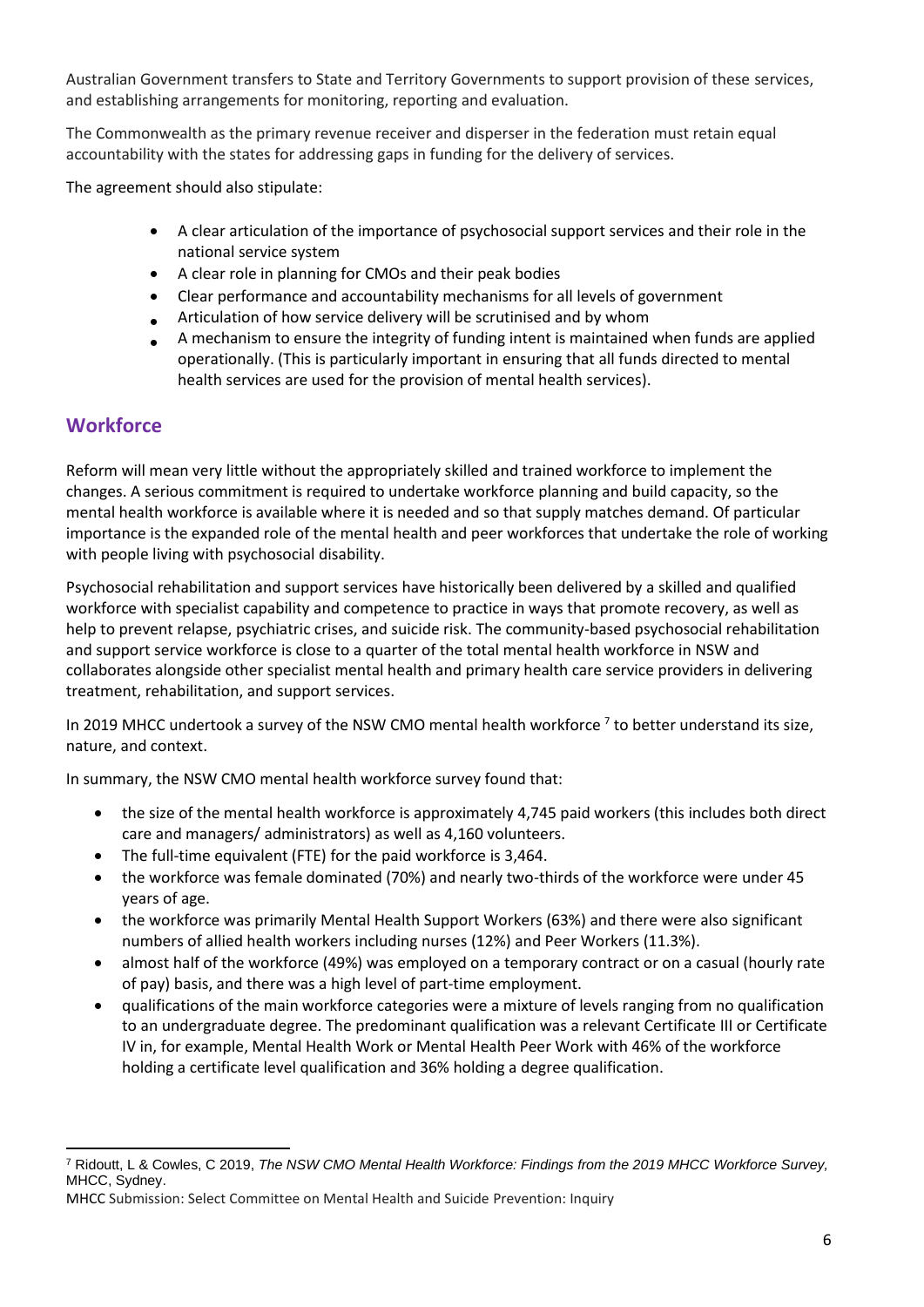A major problem for the sector identified in the workforce survey is that by necessity providers are shifting to an increasingly casualised workforce (49% of the NSW workforce are employed on temporary contract or on a casual basis). Likewise, funding uncertainty due to program changes and NDIS pricing pressures have resulted in skilled and experienced workers leaving the mental health sector. This has put enormous pressure on the existing services.

The NSW 2019 workforce survey focused on current workforce supply. MHCC anticipates growth in future workforce demand given policy and funding directions. Funding and policy settings that ensure a skilled and experienced community-based mental health sector and its workforce are essential. Current models of funding rarely provide adequate resources to upskill and build the capacity of the community-based workforce. The sector needs to be able to accommodate different levels of complexity with new and innovative training and professional development. In an environment often funded based on hours of direct service delivery provided, allocations also must recognise the additional funds required to cover supervision and mentoring/coaching costs, particularly in a developing workforce but also to maintain the health and wellbeing of long-term employees. It is vital that amongst the many aspects for consideration in building and sustaining the mental health community workforce that health and safety concerns are prioritised so services can provide sufficient coverage and ensure risk is minimised

Continuing to grow the peer workforce is also essential. Evidence has shown that wellbeing and quality of life for people living with mental health conditions can be significantly improved by access to support from peers. This is now seen as integral to best practice supports. All jurisdictions in Australia have demonstrated a commitment to the mental health peer workforce in existing mental health plans and strategies, in the development of a peer workforce and the codesign of frameworks, or standards and guidelines. The Fifth National Mental Health and Suicide Prevention has mandated the development of the National Peer Workforce Development Guidelines, and in the forthcoming National Mental Health Workforce Strategy, the Taskforce has identified the peer and lived experience workforce as one of its five priority areas.

### **Conclusion**

MHCC thank the Select Committee for the opportunity to provide input into their deliberations and look forward to the Committee further advancing action by governments to ensure people living with mental health conditions get the support and services they need, to live full and contributing lives. Mental illness is the largest contributor to years lived in ill health and many people living with mental health conditions encounter stigma and discrimination; have a lower life expectancy and experience poorer physical health than the community in general as well as higher rates of unemployment, poverty and disadvantage. Australia can and must do better than this and many inquiries and reviews show the way forward. It is not acceptable for the outcomes of these inquiries and reviews to be delayed through yet further reviews- lives are being lost, quality of life is diminished, and action is needed now.

Substantial system reform is necessary to create a mental health system that is reflective of a traumainformed recovery-oriented approach to care, treatment, and support. One that promotes a human rights perspective that aligns with the United Nations Convention on the Rights of People with a Disability, which maximises self-determination and social inclusion and promotes a co design imperative in service design and development. This submission address issues most pertinent to MHCC members. MHCC acknowledges that there are many other areas and issues that also require attention and our submission is not exhaustive- it reflects the expertise and experience of the community managed mental health sector in NSW. MHCC are happy to provide any further information the Committee may require.

#### Carmel Tebbutt

#### **CEO, Mental Health Coordinating Council**

Email: [office@mhcc.org.au](mailto:office@mhcc.org.au)

#### Tel: (02) 9060 9627

MHCC Submission: Select Committee on Mental Health and Suicide Prevention: Inquiry